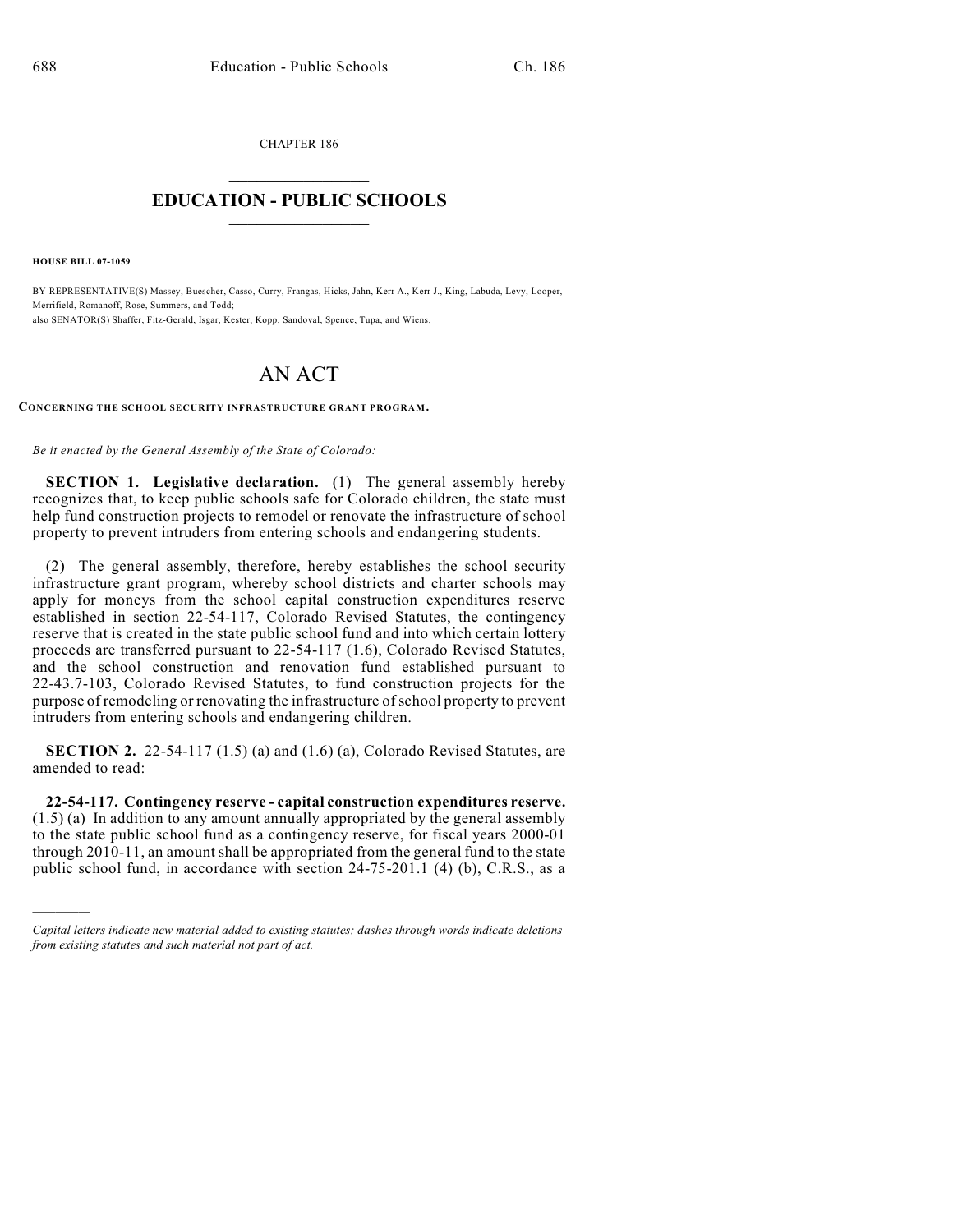school capital construction expenditures reserve to be used only as provided in this subsection (1.5). The state board is authorized to approve and order payments from the school capital construction expenditures reserve only for supplemental assistance to districts or charter schools for capital expenditures:

(I) To address immediate safety hazards or health concerns within existing school facilities;

(II) To relieve excessive operating costs created by insufficient maintenance or construction spending which are currently required to be expended by the district; or

(III) To relieve building construction conditions which detract from an effective learning environment; OR

(IV) TO REMODEL OR RENOVATE THE INFRASTRUCTURE OF SCHOOL PROPERTY TO PREVENT INTRUDERS FROM ENTERING SCHOOLS AND ENDANGERING CHILDREN.

(1.6) (a) For each quarter including and after the first quarter of the state's fiscal year 2001-02, all moneys that would otherwise be transferred to the general fund pursuant to section 3 (1) (b) (III) of article XXVII of the state constitution shall be transferred to the state public school fund as a contingency reserve exempt from any restriction on spending, revenues, or appropriations, including, without limitation, the restrictions of section 20 of article X of the state constitution. The state board is authorized to approve and order payments from the moneys transferred pursuant to this subsection (1.6) only for supplemental assistance to districts for capital expenditures to address immediate safety hazards or health concerns within existing school facilities, INCLUDING BUT NOT LIMITED TO CONCERNS RELATING TO SCHOOL BUILDING SECURITY AND THE POTENTIAL VULNERABILITY OF STUDENTS TO DANGEROUS INTRUDERS, either by repairing, remodeling, or refurbishing the existing school facilities or by constructing new school facilities to replace the existing school facilities.

**SECTION 3.** 22-43.7-104 (1), Colorado Revised Statutes, is amended to read:

**22-43.7-104. Eligible projects - criteria.** (1) Matching grants may be provided from the construction and renovation fund and loans may be made from the permanent school fund pursuant to this article for capital construction projects involving:

(a) Instructional facilities, including classrooms, libraries, physical plants, and associated administrative areas; or

(b) Involving The incorporation of technology into the educational environment; OR

(c) THE REMODELING OR RENOVATION OF THE INFRASTRUCTURE OF SCHOOL PROPERTY TO PREVENT INTRUDERS FROM ENTERING SCHOOLS AND ENDANGERING CHILDREN.

**SECTION 4.** 22-43.7-105 (5) (b), Colorado Revised Statutes, is amended to